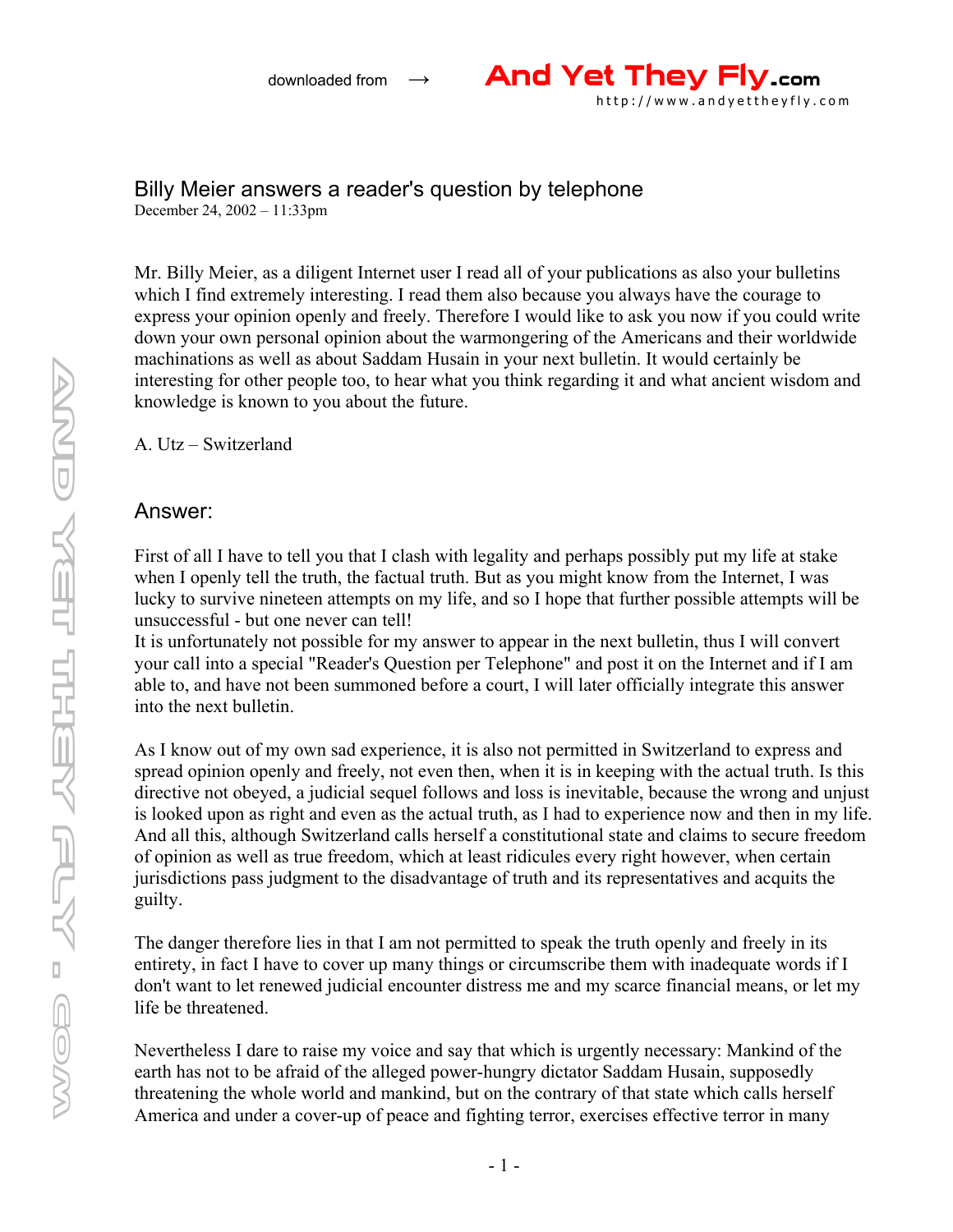

places, and in many countries of the earth spreads and establishes herself militarily and politically. Thus one can point here more to greed for world-control and greed for resources than at the Iraqi criminal dictator who truly is only a small fish in comparison with America and surely cannot endanger the world as America proclaims full of fear, cowardice, greed for retaliation and hatred as well as an inhuman desire to kill.

Even if Saddam Husain produces and possesses weapons of mass-destruction - and there should be no doubt about that, as this man is insane and greedy for might and power besides other evils the truth is, that America out of craving for world-control and manifold other inglorious reasons pursues an enormous warmongering against Iraq and intervenes also elsewhere in a warlike manner in machinations of various countries and finally establishes herself in these places demanding control. And all this happens under the protection and resolutions of the UN, which industriously assists and endorses these warmongerings and events of war, although this organization should actually be one of true peace, of creating peace and keeping peace. It is this so-called peace-organization which however in truth reaches out to discord and war and practically lets itself be coerced under threats into the recommendations for war, and this happens through certain unscrupulous and irresponsible, high-handed, overbearing, arrogant and warmongering member states of the UN who are without mind and reason, and it makes no difference of which kind and motivation they maintain to be and to which religion, nation or state they belong.

Saddam Husain has not directed his interfering and greed for power to various countries or even to the world as is the case with America that without mercy acts as a world police and without restraint establishes herself wherever possible. With this behavior, slowly but surely, America infiltrates and usurps all states of the world. And indeed, not only does she infiltrate with the American language, which is insidiously expanded to supersede other languages and to enforce American slowly but surely as **the** world language, but above all with her political, judicial and military power. And now America threatens with a second Gulf war, in fact with the approval of the UN and with a howling of wolves of all those states or at least their irresponsible governments who are equally irresponsible, cowardly, fearful, hateful and vindictive as all the warmongers of the mighty powerful America. But that exactly through just such a second war at the Persian, i.e. Arabian Gulf, the factual and real catastrophe and a Third World War can really be triggered and unleashed, which has been predicted thousands of years ago already, the short-sighted powerhungry of America and their enslaved followers, states and their responsible ones are not able to recognize this danger. Yet in fact this danger is given because the possibility is very near as predicted since ancient times and as the state of Iraq belongs to the Muslim religion, so it is given that the Islamic countries and Islamic peoples of the world unite to fight against the whole Christian World and overrun, destroy, annihilate and stamp out the Christian world without a chance of rescue - if, through the insanity of the warmongers of America and her allies, America makes war against Iraq, and the Iraqis are forced to fight. Furthermore, religious, sectarian, fanatical and political terrorism takes on more and more evil and terrible forms on all levels of all peoples as on international levels and the hatred would reach uncontrollable heights from all sides and in all peoples. A murderous carnage among all peoples and religions could develop and in fact sooner or later be the result, and the possibility could actually exist that finally through this whole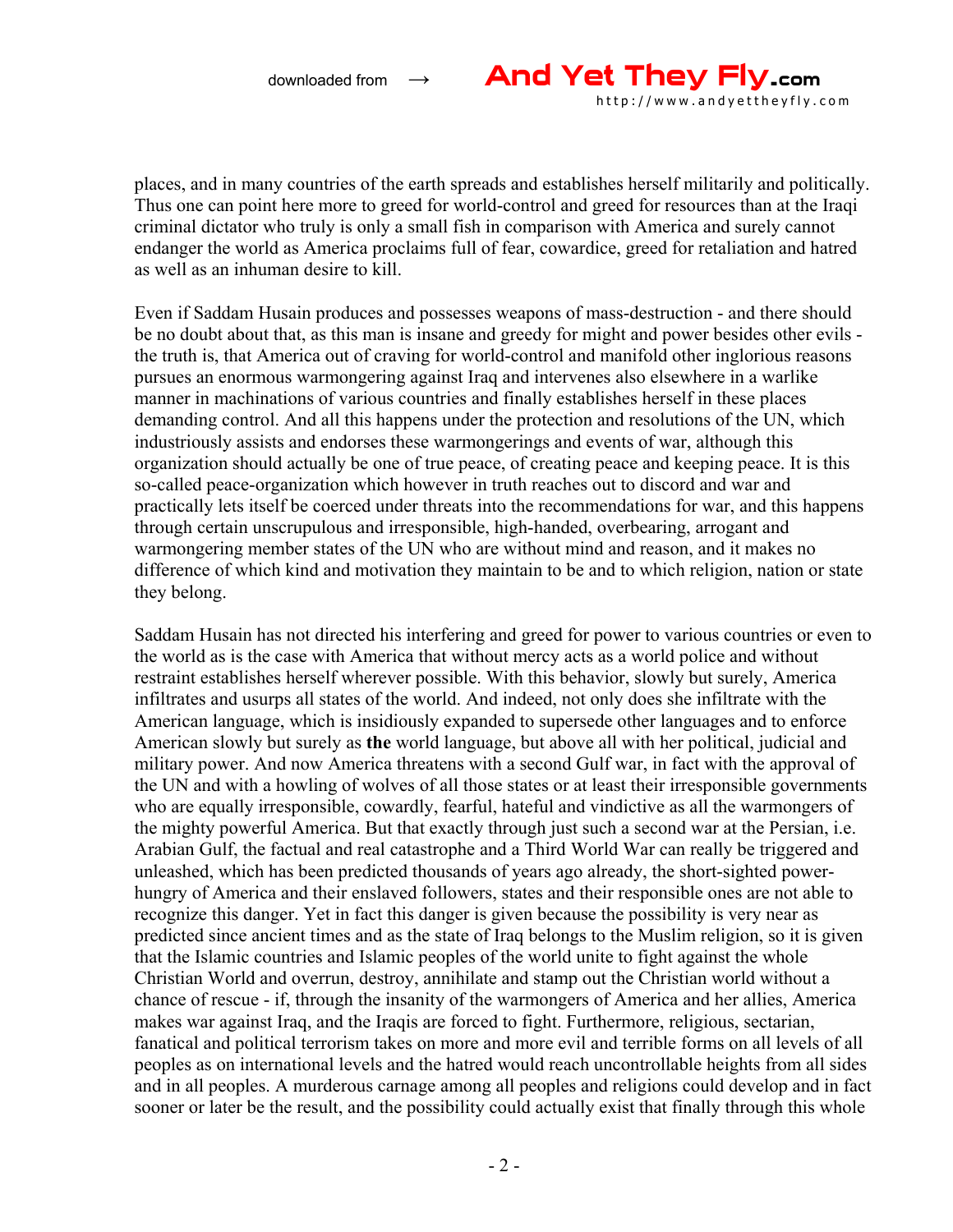

insanity, the earth would become uninhabitable in part or even in whole through destruction and contamination caused by radiation, chemical, biological and nuclear weapons. A horror scenario caused by the irresponsible greed for power and human insanity, could virtually become reality.

Islam is also a religion like Christianity, Judaism, Hinduism and Buddhism. Therefore those believing in Islam are human beings as well as those who believe in Christianity and all other religions. Nobody belonging to any religion has the right to harm anybody of another religion. This right is also not given to those fanatical and fundamentalist Christians who err to think that alone their belief is the right one and those who differ have to be fought, destroyed and annihilated. This is especially valid for those Christians who assume insanely that the only aim of the believers of Islam is to conquer the world and eradicate Christendom. A picture of horror which could still become reality in one way or another, if a world wide war of religion would break out between Christians and Muslims - caused specifically by the guilty irresponsible war mongers who in their feeble-mindedness and greed for power, fear and cowardice are willing unscrupulously to provoke a Third World War.

Not war, but peace shall be on earth. What use is this when Christianity speaks untruthfully about peace and freedom, but in actual fact preaches war, revenge, murder, retaliation, destruction, annihilation, terror, death and hatred, while priests in their pulpits preach a so-called love of an imaginary god for all human beings and then instantly turn to bless weapons to kill and slaughter "enemies" with a different belief who are in truth human beings, created by the same Creation as all of us. All over, wrong before right predominates, particularly in certain courts and governments, especially in America this type of law is pronounced because America can unrestrainedly demonstrate and exercise her power the world over without the world resisting and fighting against it in a serious manner. And this happens because the allies - besides the UN cowardly knuckle under this power and in fearful submission resign in humility for better or worse and cringe like a dog. If one looks at the worldwide loose alliance against terror, it will surely be at stake through a new war and actions of revenge and retaliation and can easily break apart, whereby a Third World War must definitely be considered to be a possibility which can bring great destruction and annihilation to the world and mankind as it was predicted since time immemorial through Henok and others. One does not in actual fact have to say religious and humble prayers and sing religious songs brainlessly without reflection. One has to activate the brain and create sound thoughts and feelings, so true love, peace and freedom can become reality. Cowardly fear should not be the reason to hide behind senseless religious empty phrases, bigot words and speeches, prayers and songs and one must never create hatred against others out of senseless fear, cowardice and cravings for revenge as well as demand retaliation and execute deadly actions, not against single human beings and not against single people or even peoples and states as America has done since her existence and continues to do so - starting with the extermination and downgrading of the native peoples, the Indians, continuing with the robbery of slaves, the black human beings in Africa and their enslavement in America. This land America which speaks so widely of love, peace and freedom and prints "In God We Trust" on their banknotes, yet executes human beings and goes as far as unwanted political and military intervention in foreign affairs of foreign states to achieve plans of world domination and to satisfy her claim for resources even then, when through this, countless innocent people lose their lives.